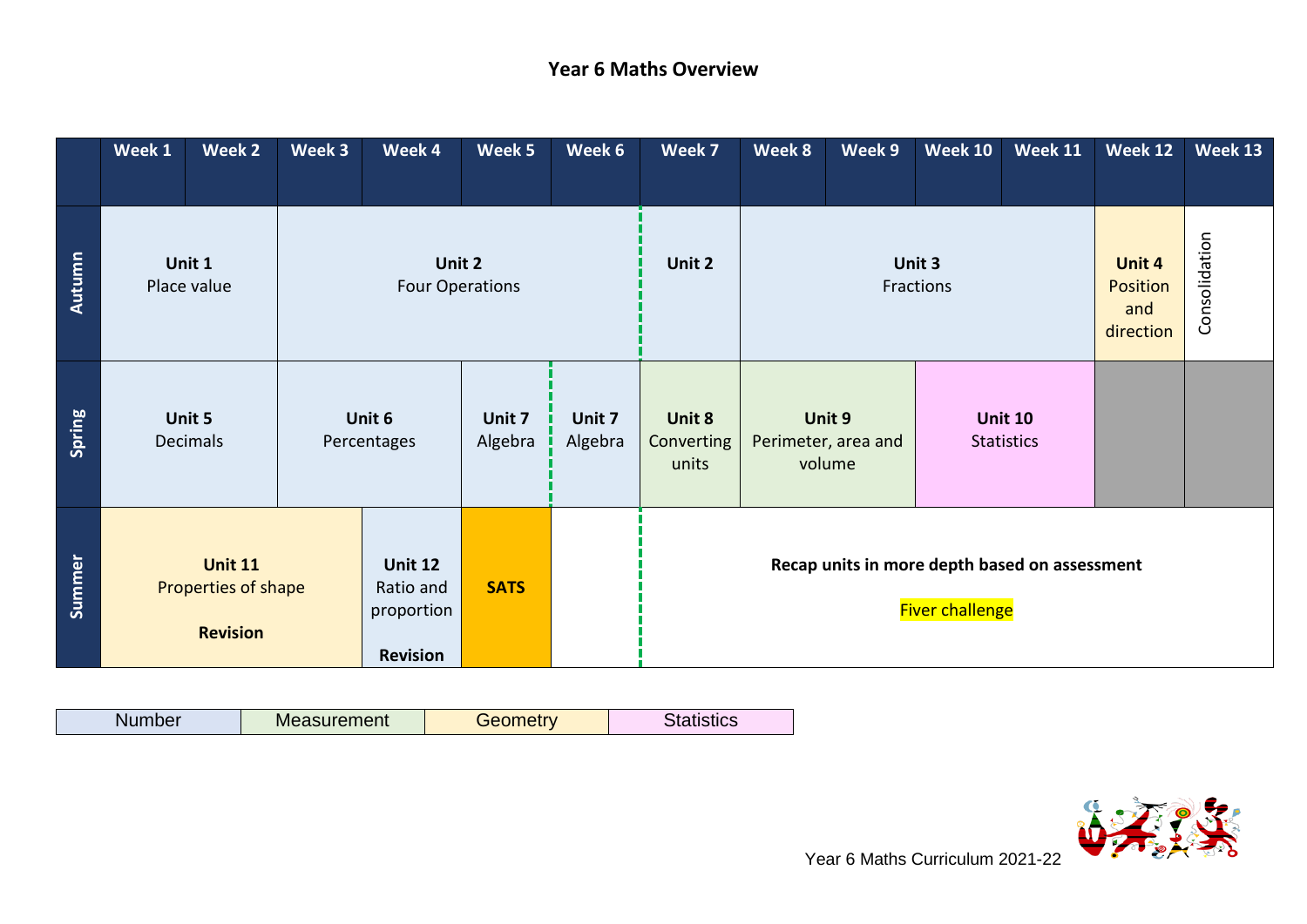## Year 6 maths curriculum map 2021-22

COVID Recovery Curriculum

NCETM prioritisation curriculum/ NCETM spines/ White Rose SOL/ DFE Ready to Progress criteria have all been used to support the planning, teaching and learning of mathematics.

Rough suggestions are given for the intended length of each unit, but teachers are expected to adjust according to the needs and prior learning of their pupils.

| <b>Unit</b> | Unit name             | <b>Learning outcomes</b>                                                                                               | Links with other resources                  |
|-------------|-----------------------|------------------------------------------------------------------------------------------------------------------------|---------------------------------------------|
|             |                       |                                                                                                                        |                                             |
|             | <b>Place value</b>    | 1) Pupils use concrete manipulatives and pictorial representations to recap representing numbers up to 10,000          | NCETM prioritisation unit 2 and 3           |
| (2 weeks)   |                       | (Numbers to 10,000)                                                                                                    |                                             |
|             | <b>White Rose</b>     | 2) Pupils represent numbers on a place value grid, read and write numbers and place them on a number line to           |                                             |
|             |                       | 100,000 (Numbers to 100,000)                                                                                           |                                             |
|             |                       | 3) Pupils read, write and represent numbers to 1,000,000 (Numbers to a million)                                        |                                             |
|             |                       | 4) Pupils need to read, write and represent numbers to ten million in different ways. (Numbers to ten million)         |                                             |
|             |                       | 3) Pupils will compare and order whole numbers up to ten million using numbers presented in different ways.            |                                             |
|             |                       | (Compare and order any number)                                                                                         |                                             |
|             |                       | 4) Pupils recap rounding to 10, 100 and 1,000. (Round numbers to 10, 100 and 1,000)                                    |                                             |
|             |                       | 5) Pupils will learn to round any number within ten million. (Round any number)                                        |                                             |
|             |                       | 6) Pupils will count forwards and backwards through zero. (Negative numbers) (NCETM spines 1.27)                       |                                             |
| 2           | Addition,             | 1) Pupils to add and subtract integers. (Add and subtract integers)                                                    | 6AS/MD-2 Use a given additive or            |
| (5 weeks)   | subtraction,          | 2) Pupils will use their knowledge of addition and subtraction to check their workings to ensure accuracy. (Inverse    | multiplicative calculation to derive or     |
|             | multiplication and    | operations (addition and subtraction))                                                                                 | complete a related calculation, using       |
|             | division              | 3) Pupils will be using their knowledge of addition and subtraction to solve multi-step problems. (Multi-step addition | arithmetic properties, inverse              |
|             |                       | and subtraction problems)                                                                                              | relationships, and place-value              |
|             | <b>White Rose and</b> | 4) Pupils recap multiplying 4 digits by 1 digits. (Multiply 4-digits by 1-digit) (NCETM spines 2.23)                   | understanding.                              |
|             | <b>NCETM</b>          | 5) Pupils recap multiplying 2 digit by 2 digit. (Multiply 2-digits by 2-digits) (NCETM spines 2.23)                    | • 2.18 Using equivalence to calculate       |
|             |                       | 9) Pupils recap multiplying 3-digit numbers by 2-digit numbers. They will use multiplication to find area and solve    | • 2.23 Multiplication strategies for larger |
|             |                       | multi-step problems. (Multiply 3-digits by 2-digits) (NCETM spines 2.23)                                               | numbers and long multiplication             |
|             |                       | 10) Pupils consolidate their knowledge of column multiplication, multiplying numbers with up to 4 digits by a 2-digit  | . 2.24 Division: dividing by two-digit      |
|             |                       | number. (Multiply up to a 4-digit number by 2-digit number) (NCETM spines 2.23)                                        | divisors                                    |
|             |                       | 11) Pupils recap dividing 4-digit numbers by a 1-digit number. (Divide 4-digits by 1-digit)                            | • 2.25 Using compensation to calculate      |
|             |                       | 12) Pupils recap short division with remainders, using concrete resources to develop their understanding where         | 2.22 Combining multiplication with          |
|             |                       | necessary. (Divide with remainders) Step 11&12 could be combined if pupils are secure.                                 | addition and subtraction                    |

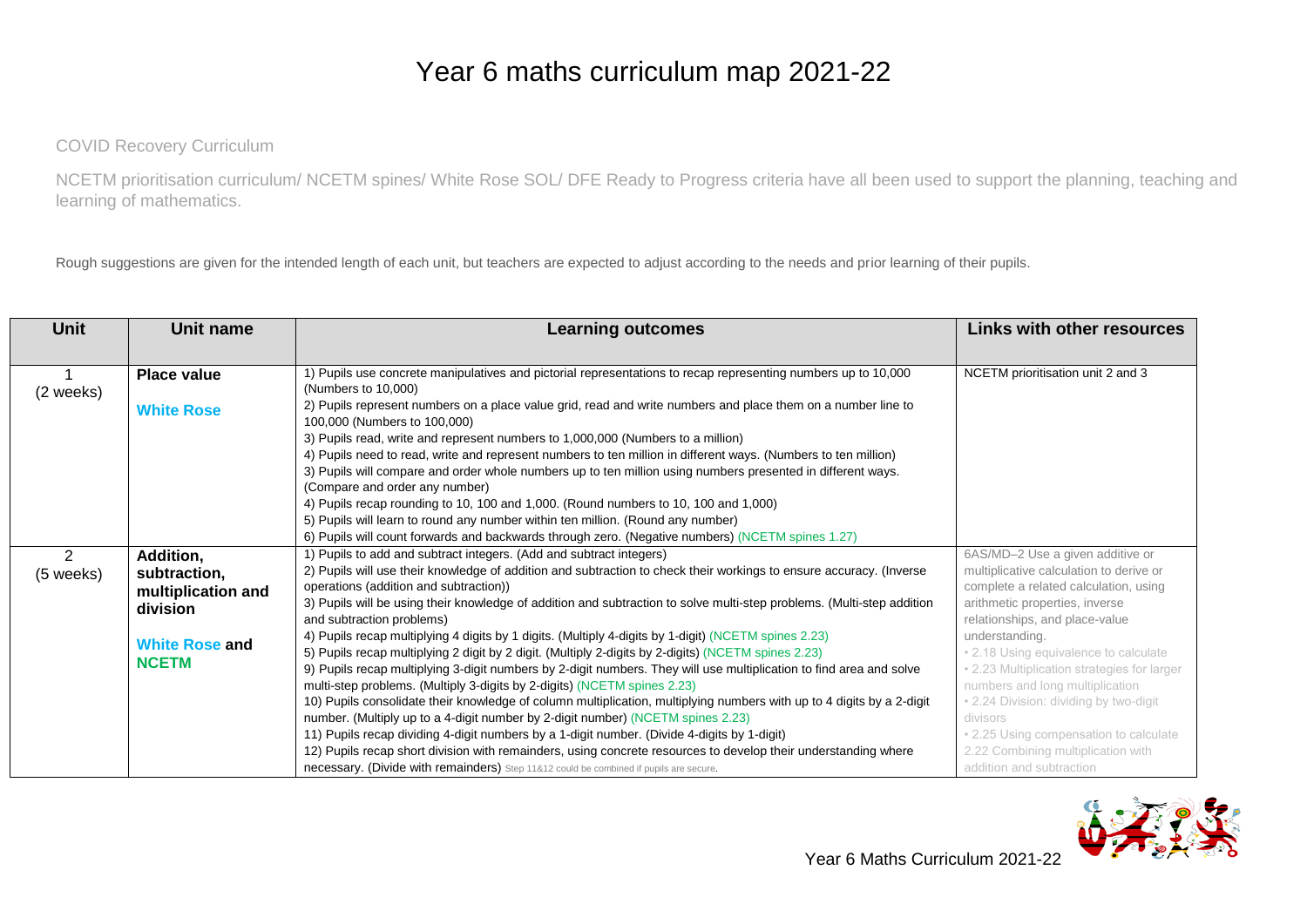|           |                       | 13) Pupils build on their understanding of dividing up to 4-digits by 1-digit by now dividing by up to 2-digits. They use    | 2.28 Combining division with addition    |
|-----------|-----------------------|------------------------------------------------------------------------------------------------------------------------------|------------------------------------------|
|           |                       | the short division method and focus on the grouping structure of division. (Short division)                                  | and subtraction                          |
|           |                       | 14) Pupils use their number sense, specifically their knowledge of factors, to be able to see relationships between          |                                          |
|           |                       | the dividend (number being divided) and the divisor (number that the dividend is being divided by). (Division using          |                                          |
|           |                       | factors NCETM spines 2.24)                                                                                                   |                                          |
|           |                       | 15) (Long division (1) NCETM spines 2.24)                                                                                    |                                          |
|           |                       | 16) (Long division (2) NCETM spines 2.24)                                                                                    |                                          |
|           |                       | 17) (Long division (3) NCETM spines 2.24)                                                                                    |                                          |
|           |                       | 18) (Long division (4) NCETM spines 2.24)                                                                                    |                                          |
|           |                       | 19) Pupils learn that factors of a number multiply together to give that number, meaning that factors come in pairs.         |                                          |
|           |                       | (Factors)                                                                                                                    |                                          |
|           |                       | 20) Pupils find the common factors of two numbers. (Common factors)                                                          |                                          |
|           |                       | 21) Building on knowledge of multiples, pupils find common multiples of numbers. (Common multiples)                          |                                          |
|           |                       | 22) Building on their learning in year 5, pupils should know and use the vocabulary of prime numbers, prime factors          |                                          |
|           |                       | and composite (non-prime) numbers. (Primes to 100)                                                                           |                                          |
|           |                       | 23) Pupils have identified square and cube numbers previously and now explore the relationship between them, and             |                                          |
|           |                       | solve problems involving them. (Squares and cubes)                                                                           |                                          |
|           |                       | 24) Pupils will look at different operations within a calculation and consider how the order of operations affects the       |                                          |
|           |                       | answer. Pupils will learn that, in mixed operation calculations, calculations are not carried out from left to right. (Order |                                          |
|           |                       | of operations) (See NCETM spine 2.28)                                                                                        |                                          |
|           |                       | 25) Discussions with pupils around efficient mental calculations and sensible estimations need to run through all            |                                          |
|           |                       | steps. (Mental calculations and estimation)                                                                                  |                                          |
|           |                       | 26) Pupils should use known facts from one calculation to determine the answer of another similar calculation without        |                                          |
|           |                       | starting afresh. (Reason from known facts)                                                                                   |                                          |
| 3         | <b>Fractions</b>      | 1) Pupils explore equivalent fractions using models and concrete representations. (Equivalent fractions) (See                | NCETM prioritisation unit 7              |
| (4 weeks) |                       | NCETM spine 3.7)                                                                                                             | 6F-1 Recognise when fractions can be     |
|           | <b>White Rose and</b> | 2) Pupils use their understanding of the highest common factor to simplify fractions (Simplify fractions) (See NCETM         | simplified, and use common factors to    |
|           | <b>NCETM</b>          | spine $3.7$ )                                                                                                                | simplify fractions.                      |
|           |                       | 3) Pupils convert improper fractions to mixed numbers. (Improper fractions to mixed numbers)                                 | • 6F-2 Express fractions in a common     |
|           |                       | 4) Pupils now convert from mixed numbers to improper fractions using concrete and pictorial methods to understand            | denomination and use this to compare     |
|           |                       | the abstract method. (Mixed numbers to improper fractions)                                                                   | fractions that are similar in value.     |
|           |                       | 5) Pupils count forwards and backwards in fractions. They compare and order fractions with the same denominator              | • 6F-3 Compare fractions with different  |
|           |                       | or denominators that are multiples of the same number. (Fractions on a number line)                                          | denominators, including fractions        |
|           |                       | 6) Pupils use their knowledge of equivalent fractions to compare fractions where the denominators are not multiples          | greater than 1, using reasoning, and     |
|           |                       | of the same number. (Compare and order (denominator)) (See NCETM spine 3.8 - teaching point 5)                               | choose between reasoning and common      |
|           |                       | 7) Building on their prior knowledge of comparing unit fractions, pupils look at comparing fractions by finding a            | denomination as a comparison strategy.   |
|           |                       | common numerator. (Compare and order (numerator))                                                                            | • 3.8 Common denomination: more          |
|           |                       | 8) Pupils add and subtract fractions within 1 where the denominators are multiples of the same number. (Add and              | adding and subtracting                   |
|           |                       | subtract fractions (1)) (See NCETM spine 3.8)                                                                                | • 3.9 Multiplying fractions and dividing |
|           |                       | 9) Pupils add and subtract fractions where the denominators are not multiples of the same number. (Add and                   | fractions by a whole number              |
|           |                       | subtract fractions (2)) (See NCETM spine 3.8)                                                                                |                                          |
|           |                       | 10) Pupils move on to adding two fractions where one or both are mixed numbers or improper fractions. (Add mixed             |                                          |
|           |                       | numbers)                                                                                                                     |                                          |

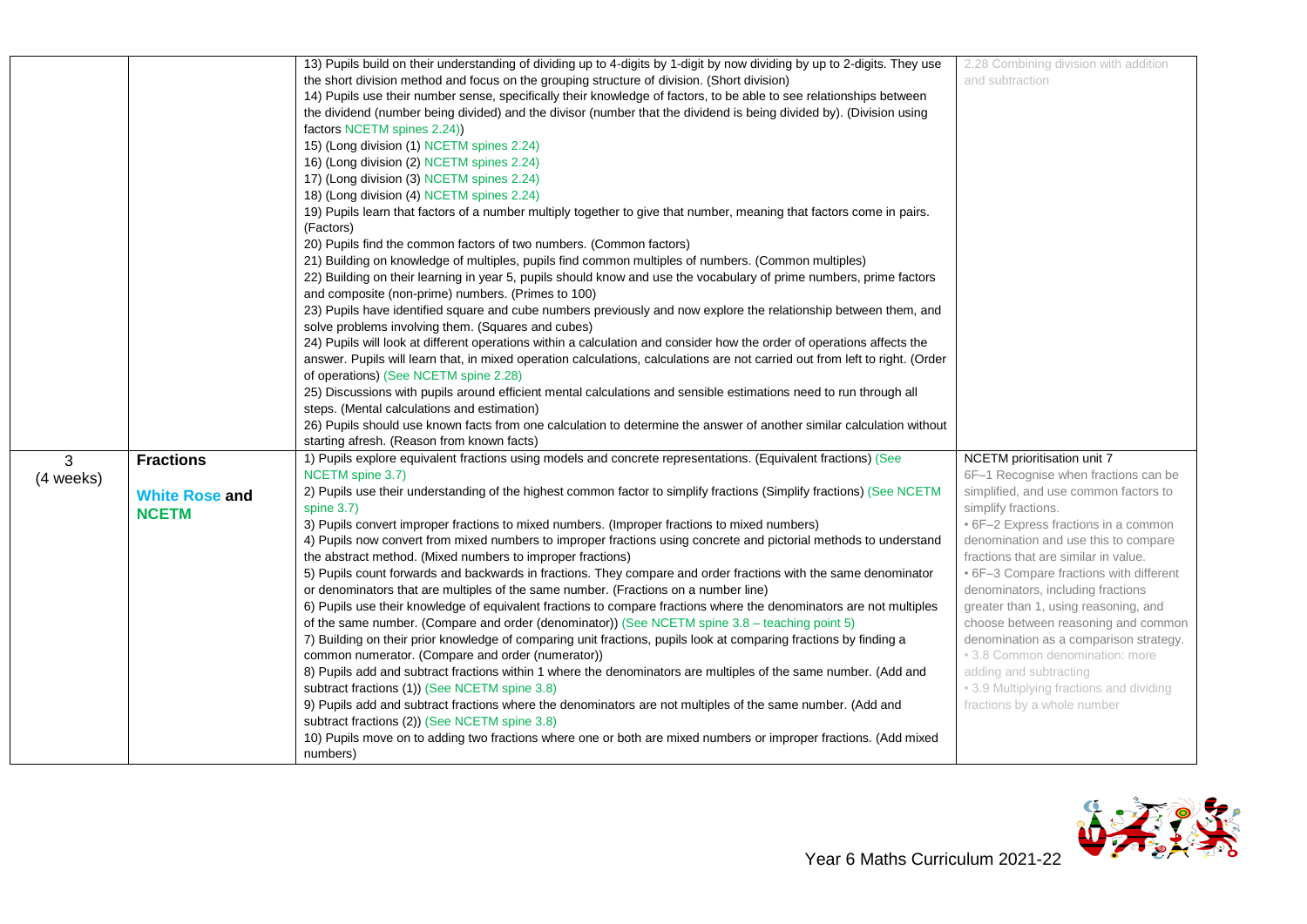|            |                       | 11) Pupils add mixed numbers. They look at different methods depending on whether the fractions total more than          |                                      |
|------------|-----------------------|--------------------------------------------------------------------------------------------------------------------------|--------------------------------------|
|            |                       | one. (Add fractions)                                                                                                     |                                      |
|            |                       | 12) Pupils apply their understanding of subtracting fractions where one denominator is a multiple of the other to        |                                      |
|            |                       | subtract proper fractions from mixed numbers. (Subtract mixed numbers)                                                   |                                      |
|            |                       | 13) Pupils subtract mixed numbers. They explore different methods including exchanging wholes for fractions and          |                                      |
|            |                       | subtracting the wholes and fractions separately and converting the mixed number to an improper fraction. (Subtract       |                                      |
|            |                       | fractions)                                                                                                               |                                      |
|            |                       | 14) Pupils solve problems that involve adding and subtracting fractions and mixed numbers. (Mixed addition and           |                                      |
|            |                       | subtraction)                                                                                                             |                                      |
|            |                       | <b>NCETM Spines 3.9</b>                                                                                                  |                                      |
|            |                       | 15) Pupils multiply fractions and mixed numbers by integers. (Multiply fractions by integers)                            |                                      |
|            |                       | 16) Pupils use concrete and pictorial representations to support them to multiply fractions. (Multiply fractions by      |                                      |
|            |                       | fractions) (See NCETM spine 3.9 – teaching point 1)                                                                      |                                      |
|            |                       | 17) Pupils divide fractions where the numerator is not a multiple of the integer they are dividing by. (Divide fractions |                                      |
|            |                       | by integers (2)) (See NCETM spine 3.9 - teaching point 2)                                                                |                                      |
|            |                       | 18) Pupils are introduced to dividing fractions by integers. They focus on dividing fractions where the numerator is a   |                                      |
|            |                       | multiple of the integer they are dividing by. (Divide fractions by integers (1)) (See NCETM spine 3.9 – teaching point   |                                      |
|            |                       | 3)                                                                                                                       |                                      |
|            |                       | 19) Pupils combine the four operations when calculating with fractions. (Four rules with fractions)                      |                                      |
|            |                       | 20) Pupils calculate fractions of an amount. (Fraction of an amount)                                                     |                                      |
|            |                       | 21) Pupils find the whole amount from the known value of a fraction. (Fraction of an amount – find the whole)            |                                      |
| 4          | <b>Position and</b>   | 1) Pupils recap work from Year 4 and Year 5 by reading and plotting coordinates in the first quadrant. (The first        | NCETM prioritisation unit 6          |
| $(1$ week) | <b>Direction</b>      | quadrant)                                                                                                                |                                      |
|            |                       | 2) Pupils extend their knowledge of the first quadrant to read and plot coordinates in all four quadrants. (Four         |                                      |
|            | <b>White Rose</b>     | quadrants)                                                                                                               |                                      |
|            |                       | 3) Pupils use knowledge of coordinates and positional language to translate shapes in all four quadrants.                |                                      |
|            |                       | (Translations)                                                                                                           |                                      |
|            |                       | 4) Pupils extend their knowledge of reflection by reflecting shapes in four quadrants. (Reflections)                     |                                      |
| 5          | <b>Decimals</b>       | 1) Pupils look at the value of each place value column and describe its value in words and digits. (Three decimal        | NCETM prioritisation unit 7          |
| (2 weeks)  |                       | places)                                                                                                                  | 3.10 Linking fractions, decimals and |
|            | <b>White Rose and</b> | 2) Pupils use concrete resources to multiply decimals and explore what happens when you exchange with decimals.          | percentages                          |
|            | <b>NCETM</b>          | (Multiply decimals by integers)                                                                                          |                                      |
|            |                       | 3) Pupils continue to use concrete resources to divide decimals and explore what happens when exchanges take             |                                      |
|            |                       | place. (Divide decimals by integers)                                                                                     |                                      |
|            |                       | 4) Pupils will apply their understanding of division to solve problems in cases where the answer has up to 2 decimal     |                                      |
|            |                       | places. (Division to solve problems)                                                                                     |                                      |
|            |                       | 5) (Fractions as decimals) (See NCETM spines 3.10 - Teaching point 1)                                                    |                                      |
|            |                       | 6) (Fractions to decimals (1)) (See NCETM spines 3.10 - Teaching point 2)                                                |                                      |
|            |                       | 7) (Fractions to decimals (2)) (See NCETM spines 3.10 - Teaching point 3)                                                |                                      |

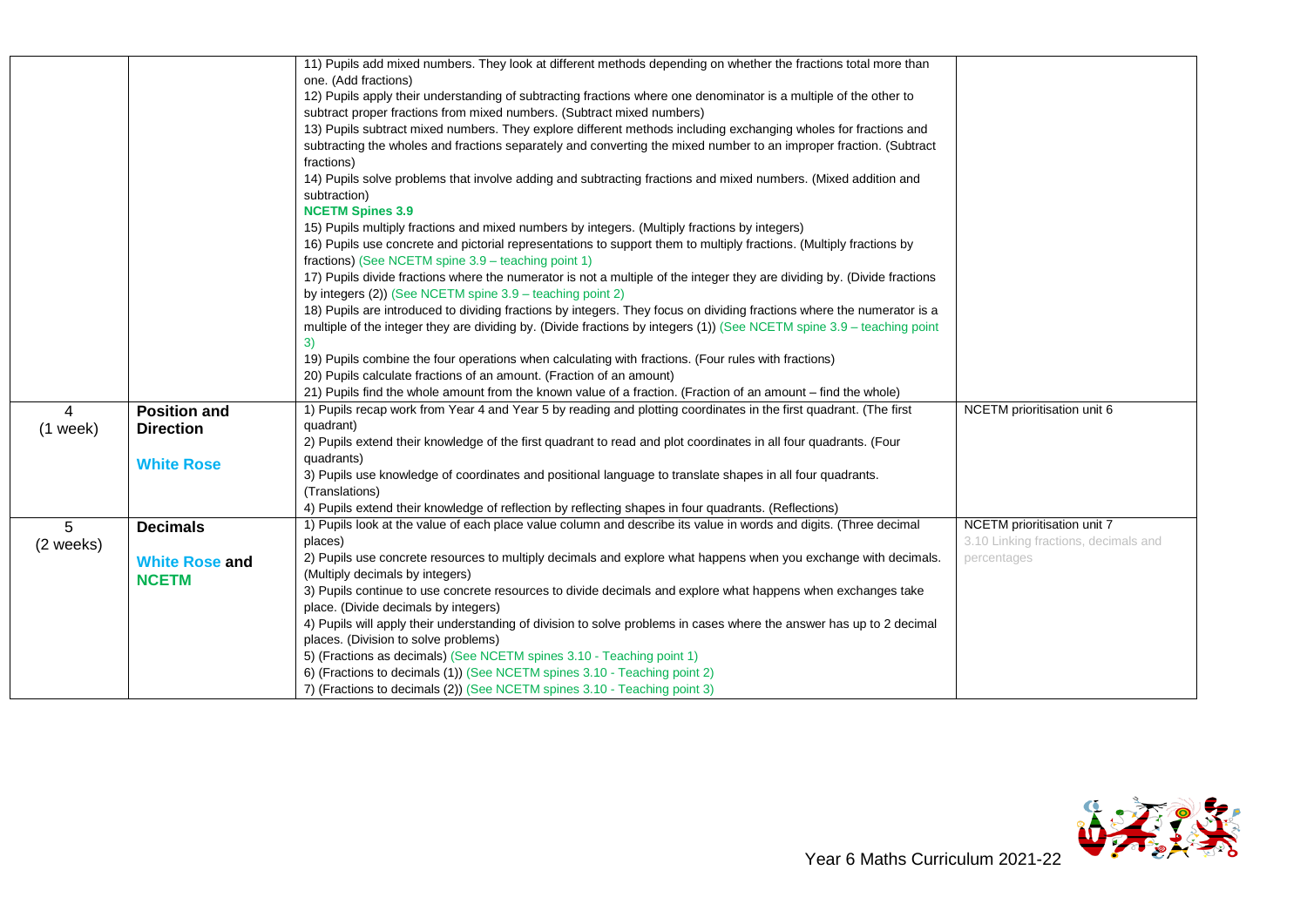| 6              | <b>Percentages</b>      | 1) Pupils explain what percent means                                                                                           | NCETM prioritisation unit 7            |
|----------------|-------------------------|--------------------------------------------------------------------------------------------------------------------------------|----------------------------------------|
| (2 weeks)      |                         | 2) Pupils explain how to represent a percentage in different ways                                                              | 3.10 Linking fractions, decimals and   |
|                | <b>NCETM</b>            | 3) Pupils explain how to convert percentages to decimals and fractions (with a denominator of 100)                             | percentages                            |
|                |                         | 4) Pupils explain how to convert a percentage to a fraction (without denominator of 100)                                       | (See NCETM spines 3.10 - Teaching      |
|                |                         | 5) Pupils use their knowledge of fraction-decimal-percentage conversions to solve conversion problems in a range of            | point 4, 5 and $6$ )                   |
|                |                         | contexts                                                                                                                       |                                        |
|                |                         | 6) Pupils use their knowledge of calculating 50%, 10% and 1% of a number to solve problems in a range of contexts              |                                        |
|                |                         | 7) Pupils use their knowledge of calculating common percentages of a number to solve problems in a range of                    |                                        |
|                |                         | contexts                                                                                                                       |                                        |
|                |                         | 8) Pupils use their knowledge of calculating any percentage of a number to solve problems in a range of contexts               |                                        |
|                |                         | 9) Pupils explain how to solve problems where the percentage part and the size of the part is known and the whole is           |                                        |
|                |                         | unknown                                                                                                                        |                                        |
|                |                         | 10) Pupils explain how to solve problems where the known percentage part and the size of the part changes the                  |                                        |
|                |                         | whole                                                                                                                          |                                        |
| $\overline{7}$ | Algebra                 | 1) Pupils explore simple one step function machines. (Find a rule - one step)                                                  |                                        |
| (2 weeks)      |                         | 2) Pupils build on their knowledge of one step functions to look at two step function machines. (Find a rule - two step)       |                                        |
|                |                         | 3) Pupils use simple algebraic inputs e.g. y. (Forming expressions)                                                            |                                        |
|                | <b>White Rose</b>       | 4) Pupils substitute into simple expressions to find a particular value. (Substitution)                                        |                                        |
|                |                         | 5) Pupils substitute into familiar formulae such as those for area and volume. (Formulae)                                      |                                        |
|                |                         | 6) Building on the earlier step of forming expressions, pupils now use algebraic notation to form one step equations.          |                                        |
|                |                         | (Forming equations)                                                                                                            |                                        |
|                |                         | 7) Pupils solve simple one step equations involving the four operations. (Solve simple one step equations)                     |                                        |
|                |                         | 8) Pupils progress from solving equations that require one step to equations that require two steps. (Solve two step           |                                        |
|                |                         | equations)                                                                                                                     |                                        |
|                |                         | 9) Pupils use their understanding of substitution to consider what possible values a pair of variables can take. (Find         |                                        |
|                |                         | pairs of values)<br>10) Pupils find possible solutions to equations which involve multiples of one or more unknown. (Enumerate |                                        |
|                |                         | possibilities)                                                                                                                 |                                        |
| 8              |                         | 1) Pupils read, write and recognise all metric measures for length, mass and capacity. (Metric measures)                       |                                        |
|                | <b>Converting units</b> | 2) Pupils will use their skills of multiplying and dividing by 10, 100 and 1,000 when converting between units of              |                                        |
| (1 weeks)      |                         | length, mass and capacity. (Convert metric measures)                                                                           |                                        |
|                | <b>White Rose</b>       | 3) Pupils use and apply their conversion skills to solve measurement problems in context. (Calculate with metric               |                                        |
|                |                         | measures)                                                                                                                      |                                        |
|                |                         | 4) Pupils need to know that 5 miles is approximately equal to 8 km. (Miles and kilometres)                                     |                                        |
|                |                         | 5) Pupils to perform related conversions, both within imperial measures and between imperial and metric. (Imperial             |                                        |
|                |                         | Measures)                                                                                                                      |                                        |
| 9              | Perimeter, area and     | 1) Pupils will find and draw rectilinear shapes that have the same area. (Shapes - same area)                                  | NCETM prioritisation unit 6            |
| (2 weeks)      | volume                  | 2) Pupils should calculate area and perimeter of rectilinear shapes. (Area and perimeter)                                      | 2.30 Multiplicative contexts: area and |
|                |                         | 3) Pupils will use their previous knowledge of approximating and estimating to work out the area of different triangles        | perimeter 2                            |
|                |                         | by counting. (Area of a triangle (1))                                                                                          |                                        |
|                | <b>White Rose and</b>   | 4) Pupils use their knowledge of finding the area of a rectangle to find the area of a right angled triangle. (Area of a       |                                        |
|                | <b>NCETM 2.30</b>       | triangle $(2)$ )                                                                                                               |                                        |
|                |                         | 5) Pupils will extend their knowledge of working out the area of a right-angled triangle to work out the area of any           |                                        |
|                |                         | triangle. (Area of a triangle (3))                                                                                             |                                        |

 $\mathsf{L}$ 

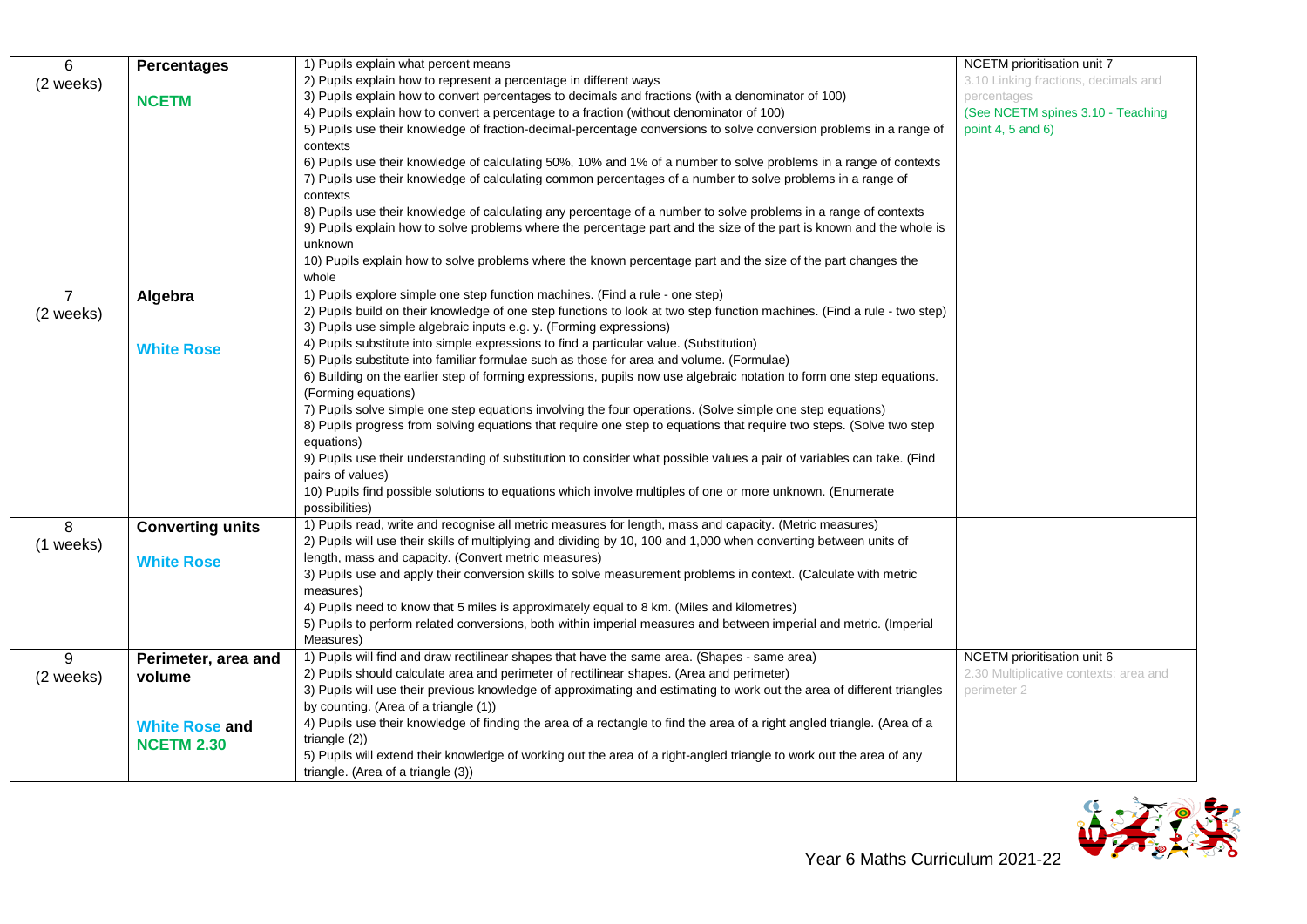|           |                                            | 6) Pupils use their knowledge of finding the area of a rectangle to find the area of a parallelogram. (Area of<br>parallelogram)<br>7) Pupils understand that volume is the amount of solid space something takes up. (What is volume?)<br>8) Pupils will start by counting cubic units (1 cm <sup>3</sup> ) to find the volume of 3D shapes. (Volume - counting cubes)<br>9) Pupils make the link between counting cubes and the formula ( $lxwxh$ ) for calculating the volume of (Volume of a |                                                                  |
|-----------|--------------------------------------------|--------------------------------------------------------------------------------------------------------------------------------------------------------------------------------------------------------------------------------------------------------------------------------------------------------------------------------------------------------------------------------------------------------------------------------------------------------------------------------------------------|------------------------------------------------------------------|
|           |                                            | cuboid)<br>1) Pupils will build on their experience of interpreting data in context from Year 5, using their knowledge of scales to                                                                                                                                                                                                                                                                                                                                                              | NCETM prioritisation unit 13                                     |
| 10        | <b>Statistics</b>                          | read information accurately. (Read and interpret line graphs)                                                                                                                                                                                                                                                                                                                                                                                                                                    |                                                                  |
| (2 weeks) | <b>White Rose and</b><br><b>NCETM 2.26</b> | 2) Pupils will build on their experience of reading and interpreting data in order to draw their own line graphs. (Draw<br>line graphs)                                                                                                                                                                                                                                                                                                                                                          | 2.26 Mean average and equal shares                               |
|           |                                            | 3) Once pupils can read, interpret and draw lines graphs they need to be able to use line graphs to solve problems.<br>(Use line graphs to solve problems)                                                                                                                                                                                                                                                                                                                                       |                                                                  |
|           |                                            | 4) Pupils will illustrate and name parts of circles, using the words radius, diameter, centre and circumference<br>confidently. (Circles)                                                                                                                                                                                                                                                                                                                                                        |                                                                  |
|           |                                            | 5) Pupils will build on their understanding of circles to start interpreting pie charts. (Read and interpret pie charts)<br>6) Pupils will apply their understanding of calculating percentages of amounts to interpret pie charts. (Pie charts with<br>percentages)                                                                                                                                                                                                                             |                                                                  |
|           |                                            | 7) Pupils will build on angles around a point totalling 360 degrees to know that this represents 100 % of the data<br>within a pie chart. From this, they will construct a pie chart, using a protractor to measure the angles. (Draw pie                                                                                                                                                                                                                                                        |                                                                  |
|           |                                            | charts)                                                                                                                                                                                                                                                                                                                                                                                                                                                                                          |                                                                  |
|           |                                            | 8) Pupils will apply their addition and division skills to calculate the mean average in a variety of contexts. They could                                                                                                                                                                                                                                                                                                                                                                       |                                                                  |
|           |                                            | find the mean by sharing equally or using the formula:                                                                                                                                                                                                                                                                                                                                                                                                                                           |                                                                  |
|           |                                            | Mean = Total $\div$ number of items. (The mean) (See NCETM spine 2.26)                                                                                                                                                                                                                                                                                                                                                                                                                           |                                                                  |
| 11        | <b>Properties of shape</b>                 | 1) Pupils will recap measuring angles using a protractor. (Measure with a protractor)<br>2) Pupils need to draw lines correct to the nearest millimetre. They use a protractor to draw angles of a given size.                                                                                                                                                                                                                                                                                   | NCETM prioritisation unit 6<br>6G-1 Draw, compose, and decompose |
| (3 weeks) |                                            | (Draw lines and angles accurately)                                                                                                                                                                                                                                                                                                                                                                                                                                                               | shapes according to given properties,                            |
|           | <b>White Rose</b>                          | 3) Pupils build on their understanding of degrees in a right angle and make the connection that there are two right                                                                                                                                                                                                                                                                                                                                                                              | including dimensions, angles and area,                           |
|           |                                            | angles on a straight line and four right angles around a point. (Introduce angles)                                                                                                                                                                                                                                                                                                                                                                                                               | and solve related problems.                                      |
|           |                                            | 4) Pupils build on their knowledge of a right angle and recognise two right angles are equivalent to a straight line, or                                                                                                                                                                                                                                                                                                                                                                         |                                                                  |
|           |                                            | a straight line is a half of a turn. (Angles on a straight line)                                                                                                                                                                                                                                                                                                                                                                                                                                 |                                                                  |
|           |                                            | 5) Pupils need to know that there are 360 degrees in a full turn. (Angles around a point)                                                                                                                                                                                                                                                                                                                                                                                                        |                                                                  |
|           |                                            | 6) Pupils apply their understanding of angles in a right angle, angles on a straight line and angles around a point to                                                                                                                                                                                                                                                                                                                                                                           |                                                                  |
|           |                                            | calculate missing angles. (Calculate angles)                                                                                                                                                                                                                                                                                                                                                                                                                                                     |                                                                  |
|           |                                            | 7) Pupils recognise that vertically opposite angles share a vertex. They realise that they are equal and use practical                                                                                                                                                                                                                                                                                                                                                                           |                                                                  |
|           |                                            | examples to show this. (Vertically opposite angles)                                                                                                                                                                                                                                                                                                                                                                                                                                              |                                                                  |
|           |                                            | 8) Pupils practically explore interior angles of a triangle and understand that the angles will add up to 180 degrees.                                                                                                                                                                                                                                                                                                                                                                           |                                                                  |
|           |                                            | (Angles in a triangle)                                                                                                                                                                                                                                                                                                                                                                                                                                                                           |                                                                  |
|           |                                            | 9) Pupils are introduced to hatch marks for equal lengths. They concentrate on angles in right angled triangles and                                                                                                                                                                                                                                                                                                                                                                              |                                                                  |
|           |                                            | isosceles triangles. (Angles in a triangle - special cases)                                                                                                                                                                                                                                                                                                                                                                                                                                      |                                                                  |
|           |                                            | 10) Pupils make links and recognise key features of specific types of triangle. They think about using this information                                                                                                                                                                                                                                                                                                                                                                          |                                                                  |
|           |                                            | to solve missing angle problems. (Angles in a triangle - missing angles)                                                                                                                                                                                                                                                                                                                                                                                                                         |                                                                  |
|           |                                            | 11) Pupils use their knowledge of properties of shape to explore interior angles in a parallelogram, rhombus,<br>trapezium etc. (Angles in special quadrilaterals)                                                                                                                                                                                                                                                                                                                               |                                                                  |

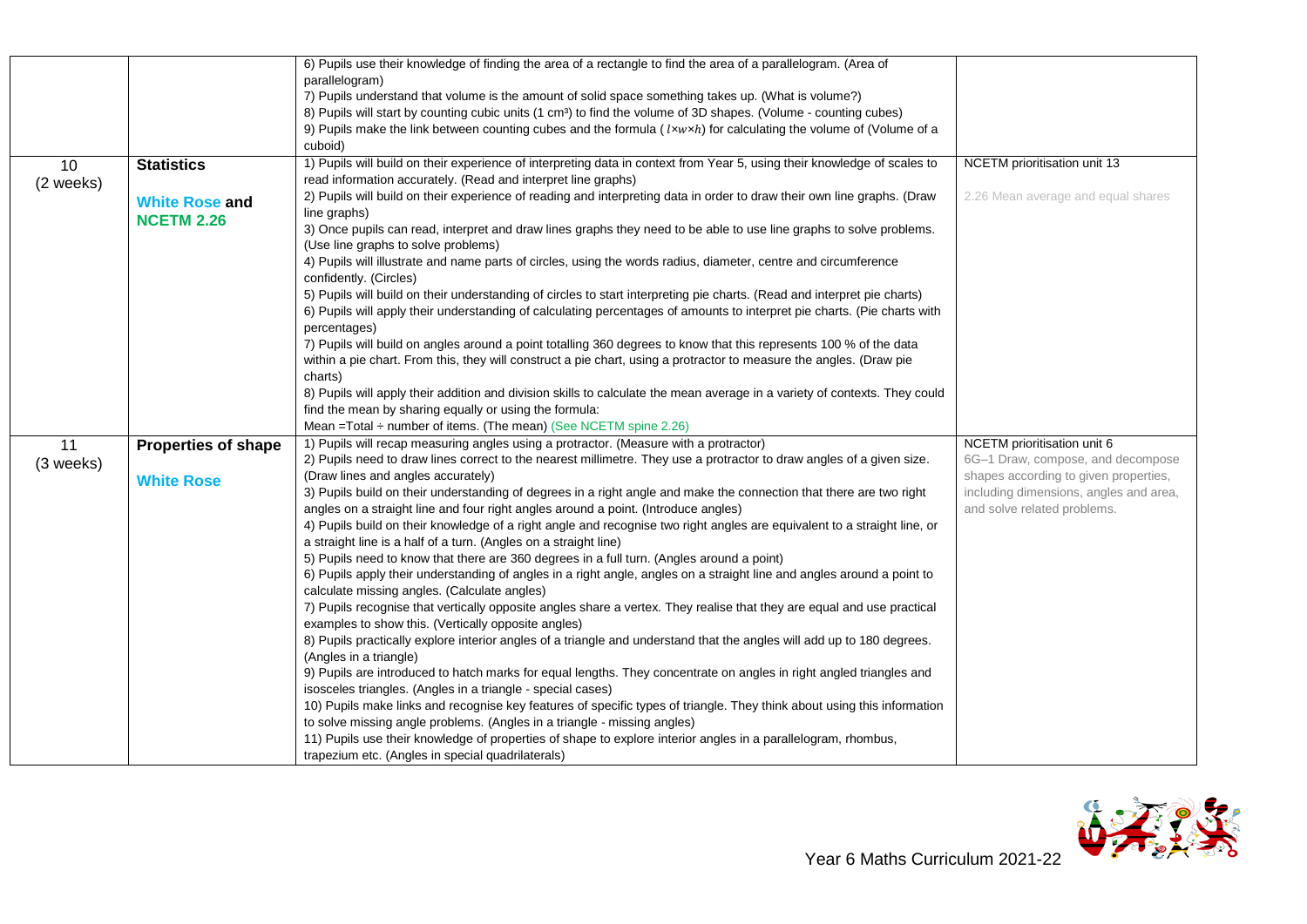|                 |                                                                                                                     | 12) Pupils use their knowledge of properties of shape to explore interior angles in polygons. (Angles in regular<br>polygons)<br>13) Pupils begin by drawing shapes accurately on different grids such as squared and dotted paper. They then move<br>on to using a protractor on plain paper. (Draw shapes accurately)<br>14) Pupils use their knowledge of 2 D and 3 D shapes to identify three dimensional shapes from their nets. (Draw<br>nets of 3D shapes)                                                                                                                                                                                                                                                                                                                                                                                                                                                                                            |                                                                                                                                                     |
|-----------------|---------------------------------------------------------------------------------------------------------------------|--------------------------------------------------------------------------------------------------------------------------------------------------------------------------------------------------------------------------------------------------------------------------------------------------------------------------------------------------------------------------------------------------------------------------------------------------------------------------------------------------------------------------------------------------------------------------------------------------------------------------------------------------------------------------------------------------------------------------------------------------------------------------------------------------------------------------------------------------------------------------------------------------------------------------------------------------------------|-----------------------------------------------------------------------------------------------------------------------------------------------------|
| 12<br>(1 weeks) | <b>Ratio and</b><br>proportion*<br><b>White Rose and</b><br><b>NCETM 2.27</b><br>(Teach what is<br>needed for SATs) | 1) Pupils will understand that a ratio shows the relationship between two values and can describe how one is related<br>to another. (Using ratio language)<br>2) Pupils will use objects and diagrams to compare ratios and fractions. (Ratio and fractions)<br>3) Pupils are introduced to the colon notation as the ratio symbol, and continue to link this with the language 'for<br>every, there are' (Introducing the ratio symbol)<br>4) Pupils build on their knowledge of ratios and begin to calculate ratios. They answer worded questions in the form<br>of (Calculating ratio)<br>5) Pupils enlarge shapes to make them 2 or 3 times as big etc. (Using scale factors)<br>6) Pupils find scale factors when given similar shapes. (Calculating scale factors)<br>7) Pupils will apply the skills they have learnt in the previous steps to a wide range of problems in different contexts.<br>(Ratio and proportion problems)<br><b>Revision</b> | NCETM prioritisation unit 9<br>6AS/MD-3 Solve problems involving<br>ratio relationships.<br>2.27 Scale factors, ratio and proportional<br>reasoning |
|                 |                                                                                                                     |                                                                                                                                                                                                                                                                                                                                                                                                                                                                                                                                                                                                                                                                                                                                                                                                                                                                                                                                                              |                                                                                                                                                     |
|                 |                                                                                                                     | <b>KS2 SATs</b>                                                                                                                                                                                                                                                                                                                                                                                                                                                                                                                                                                                                                                                                                                                                                                                                                                                                                                                                              |                                                                                                                                                     |
| 12<br>(2 weeks) | <b>Ratio and</b><br><b>Proportion</b>                                                                               | Cover this unit in more depth based on assessment                                                                                                                                                                                                                                                                                                                                                                                                                                                                                                                                                                                                                                                                                                                                                                                                                                                                                                            | 6AS/MD-3 Solve problems involving<br>ratio relationships.<br>2.27 Scale factors, ratio and proportional<br>reasoning                                |
|                 |                                                                                                                     | Cover units in more depth based on assessment                                                                                                                                                                                                                                                                                                                                                                                                                                                                                                                                                                                                                                                                                                                                                                                                                                                                                                                |                                                                                                                                                     |
|                 |                                                                                                                     | <b>FIVER CHALLENGE</b>                                                                                                                                                                                                                                                                                                                                                                                                                                                                                                                                                                                                                                                                                                                                                                                                                                                                                                                                       |                                                                                                                                                     |